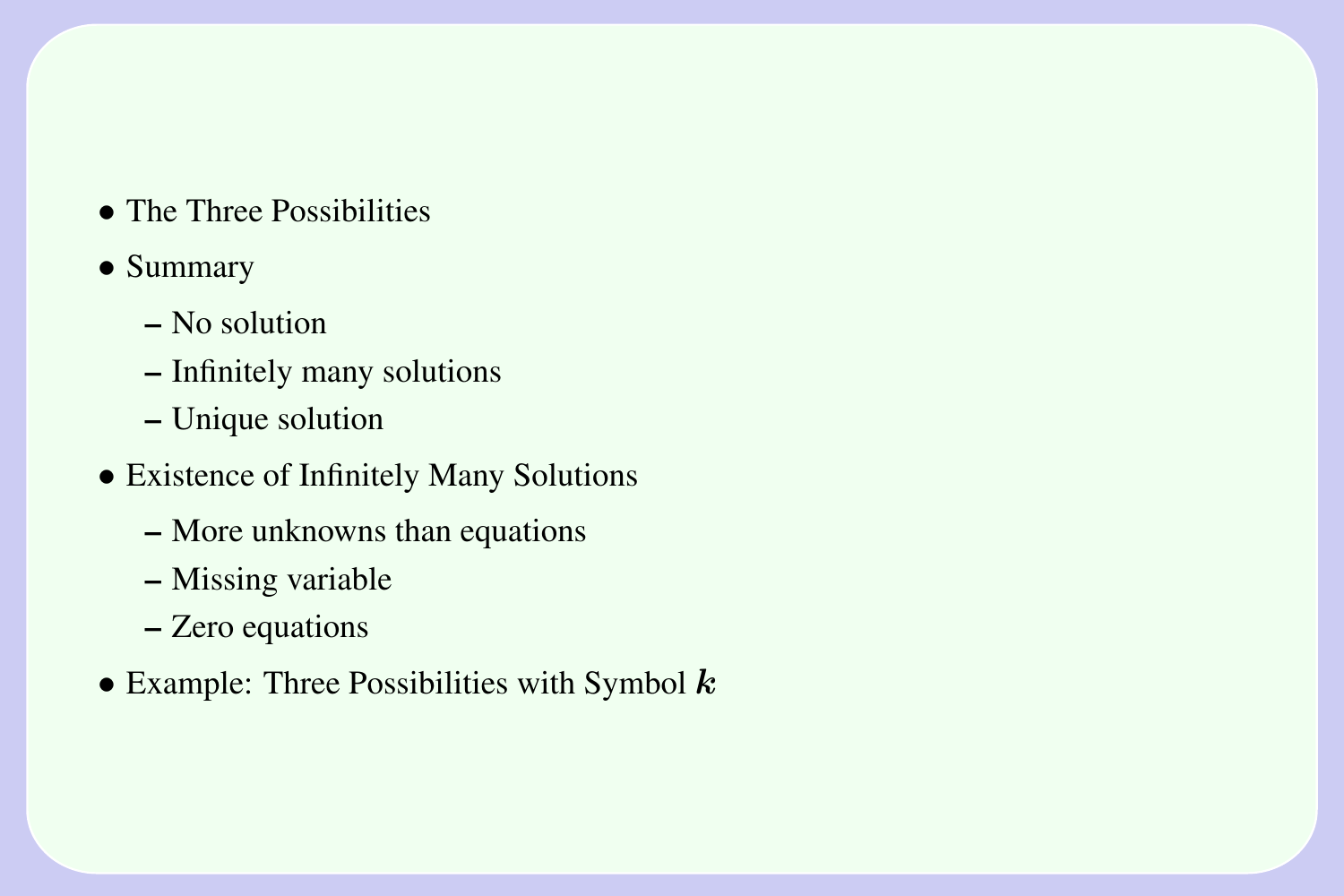# The Three Possibilities

The three possibilities for a linear system, in terms of free variables, rank and nullity, are summarized as follows.

### Table 1. Three possibilities for a linear system.

| No solution     | Signal equation $0 = 1$                                                               |               |
|-----------------|---------------------------------------------------------------------------------------|---------------|
|                 | Infinitely many solutions $\vert$ One or more free variables $\vert$ nullity $\geq 1$ |               |
| Unique solution | Zero free variables                                                                   | nullity $= 0$ |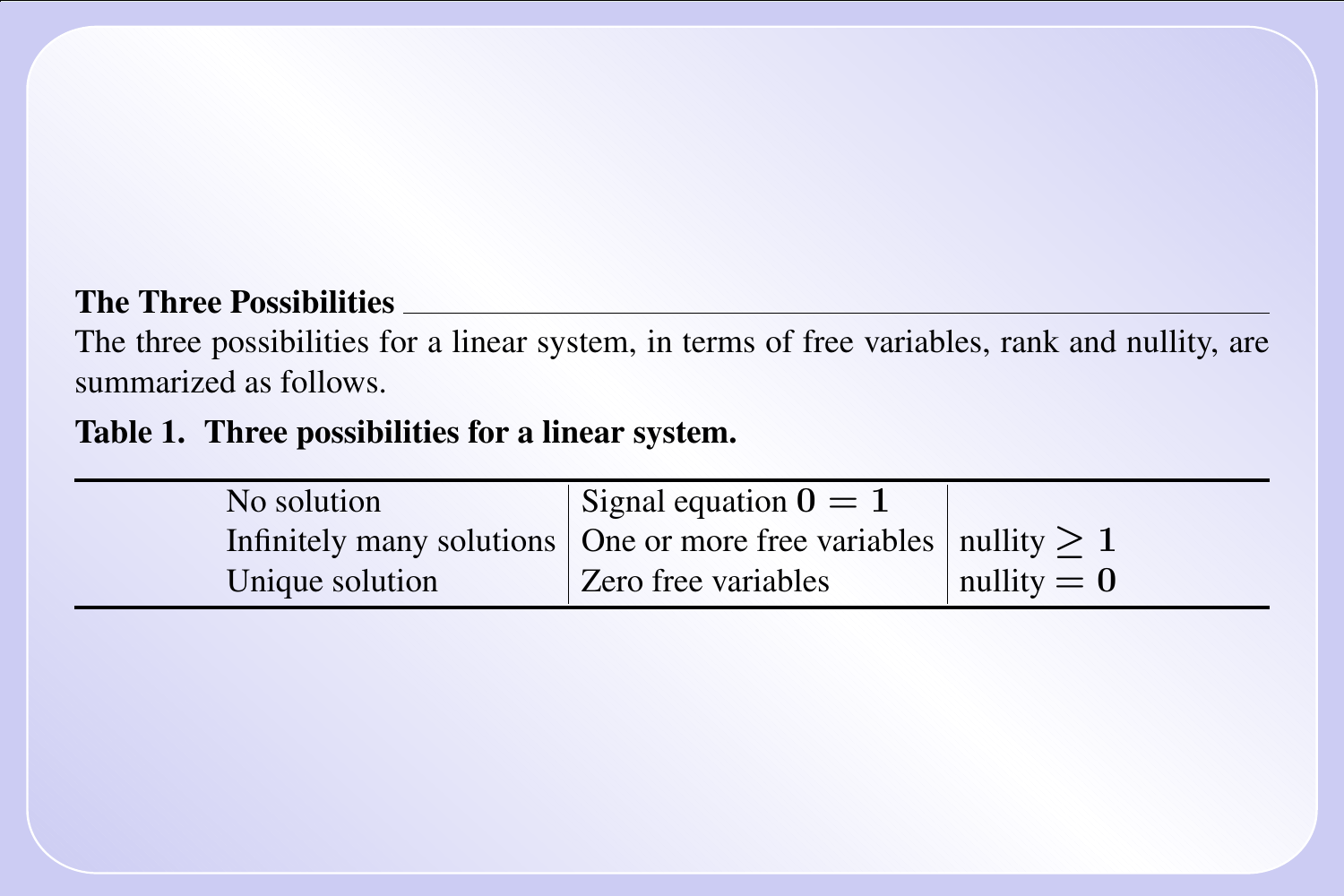#### Summary

- No Solution. There is no solution to a system of equations exactly when a signal equation  $0 = 1$  occurs during the application of swap, multiply and combination rules. We report the system inconsistent and announce no solution.
- Infinitely Many Solutions. The situation of infinitely many solutions occurs when there is at least one free variable to which an invented symbol, say  $t_1$ , is assigned. Since this symbol takes the values  $-\infty < t_1 < \infty$ , there are an infinity of solutions. The condition rank less than n can replace a reference to the number of free variables.
- Unique Solution. There is a unique solution to a system of equations exactly when **zero free variables** are present. This is identical to requiring that the number  $n$  of variables equal the number of lead variables, or  $rank = n$ .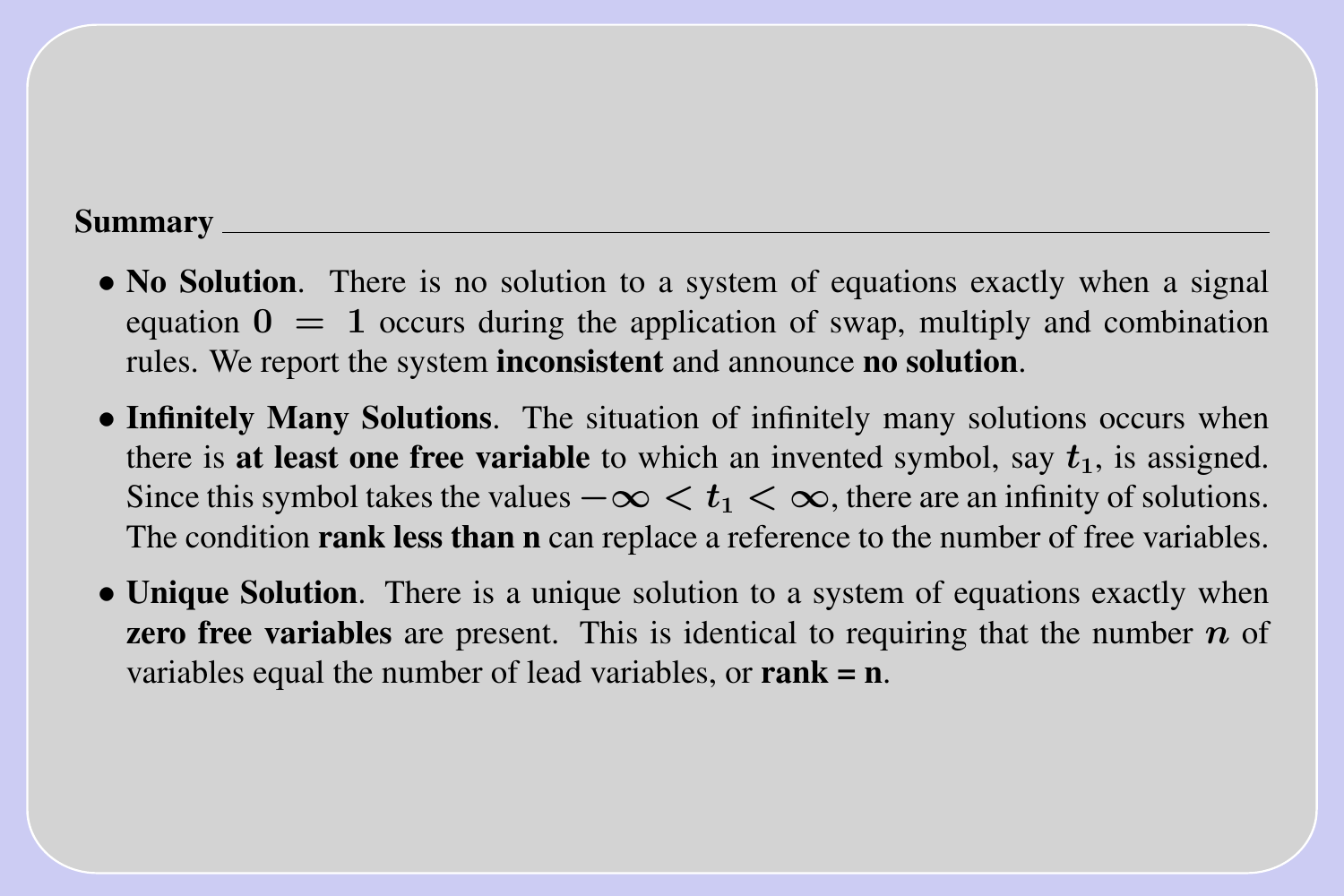# Existence of Infinitely Many Solutions

Homogeneous systems are always consistent, therefore if the number of variables exceeds the number of equations, then there is always one free variable. This proves the following basic result of linear algebra.

# **Theorem 1 (Infinitely Many Solutions)**

A system of  $m \times n$  linear homogeneous equations with fewer equations than unknowns ( $m < n$ ) has at least one free variable, hence an infinite number of solutions. Therefore, such a system always has the **zero solution** and also a **nonzero solution**.

### **Theorem 2 (Missing Variable)**

A system of  $m \times n$  linear homogeneous equations with one unknown missing has at least one free variable, hence an infinite number of solutions. Therefore, such a system always has the **zero solution** and also a **nonzero solution**.

# **Theorem 3 (Zero Equations)**

If a system of  $m \times n$  linear homogeneous equations contains a zero equation  $0 = 0$ , then the system need not have infinitely many solutions. It can have no solution or a unique solution!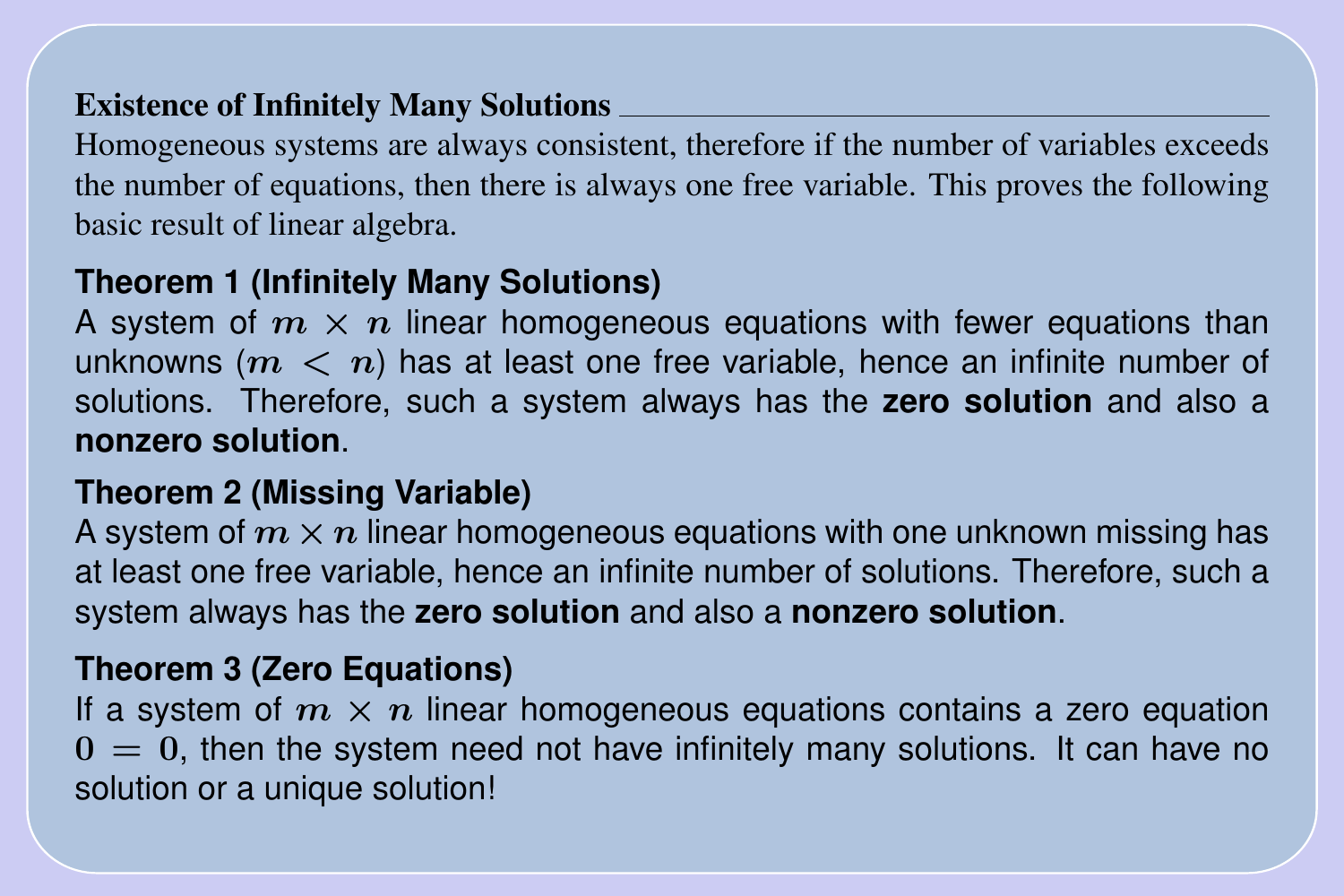**1 Example (Three Possibilities with Symbol** k**)** Determine all values of the symbol k such that the system below has one of the **Three Possibilities** (1) *No solution*, (2) *Infinitely many solutions* or (3) *A unique solution*. Display all solutions found.

$$
\begin{array}{rcl} x &+& ky &=2,\\ (2-k)x &+& y &=3.\end{array}
$$

#### Solution

The Three Possibilities are detected by (1) A signal equation " $0 = 1$ ," (2) One or more free variables, (3) Zero free variables.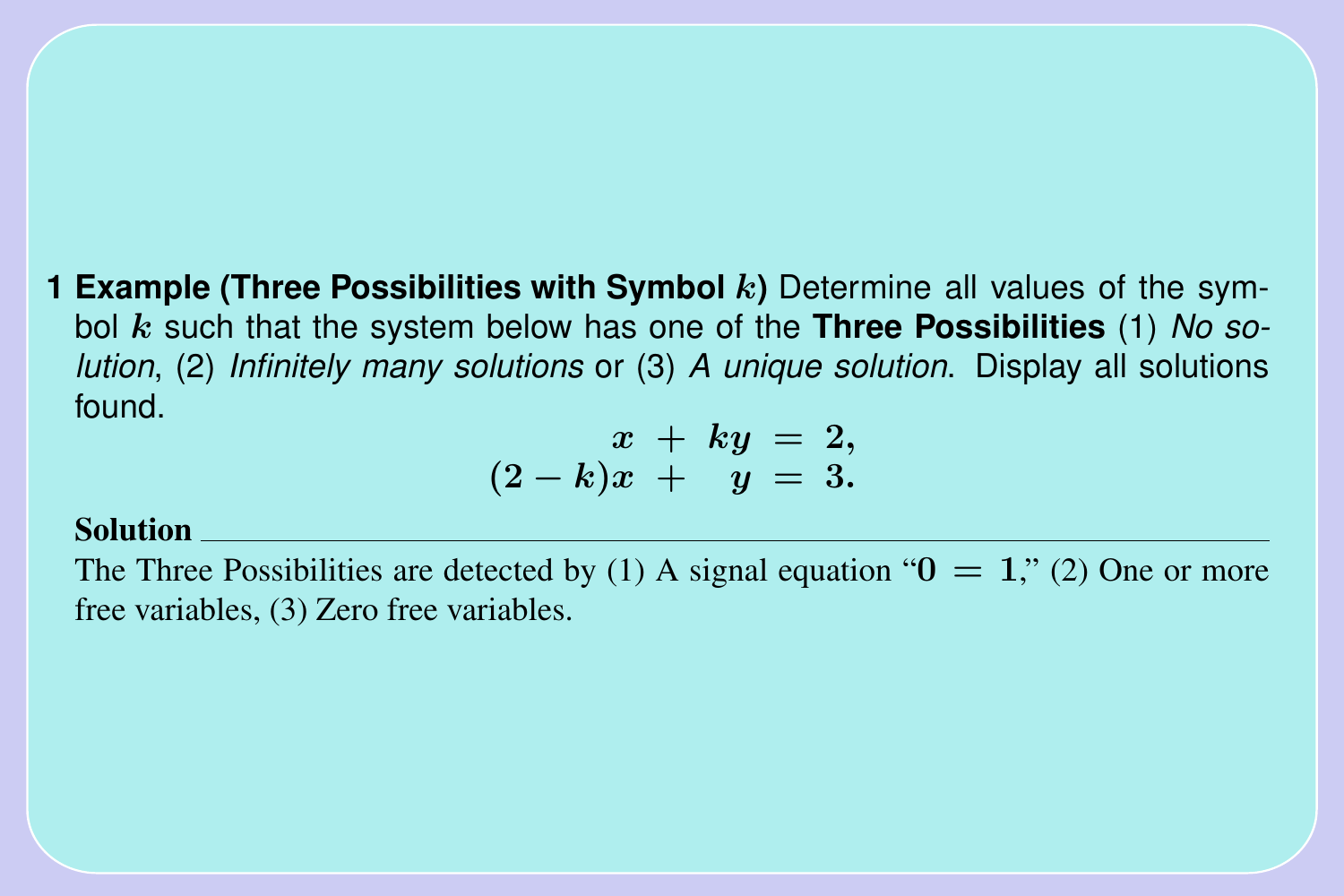The solution of this problem involves construction of perhaps three frame sequences, the last frame of each resulting in one of the three possibilities (1), (2), (3).

| $x +$        | $ky =$ | 2,2 |
|--------------|--------|-----|
| $(2-k)x +$   | $y =$  | 3.  |
| $x +$        | $ky =$ | 2,2 |
| $x +$        | $ky =$ | 2,2 |
| $x +$        | $ky =$ | 2,2 |
| $x +$        | $ky =$ | 2,2 |
| $x +$        | $ky =$ | 2,2 |
| $x +$        | $ky =$ | 2,2 |
| $(k-1)^2y =$ | $2k-1$ | 3.  |

The three expected frame sequences share these initial frames. At this point, we identify the values of  $k$  that split off into the three possibilities.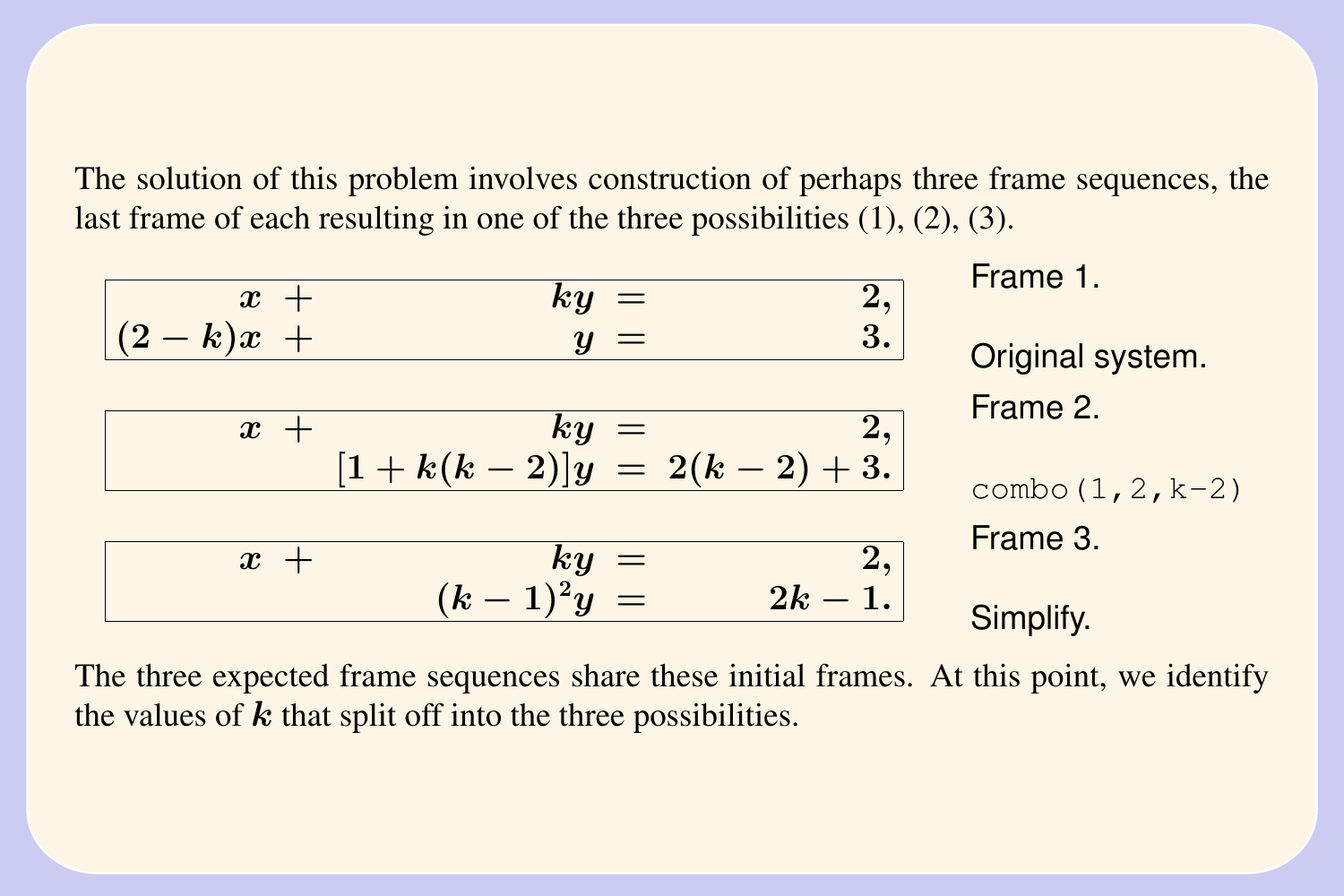- There will be a signal equation if the second equation of Frame 3 has no variables, but the resulting equation is not " $0 = 0$ ." This happens exactly for  $k = 1$ . The resulting signal equation is " $0 = 1$ ." We conclude that one of the three frame sequences terminates with the *no solution case*. This frame sequence corresponds to  $k = 1$ .
- Otherwise,  $k \neq 1$ . For these values of k, there are zero free variables, which implies a unique solution. A by-product of the analysis is that the *infinitely many solutions* case never occurs!
- The conclusion: The initially expected three frame sequences reduce to two frame sequences. One sequence gives no solution and the other sequence gives a unique solution.